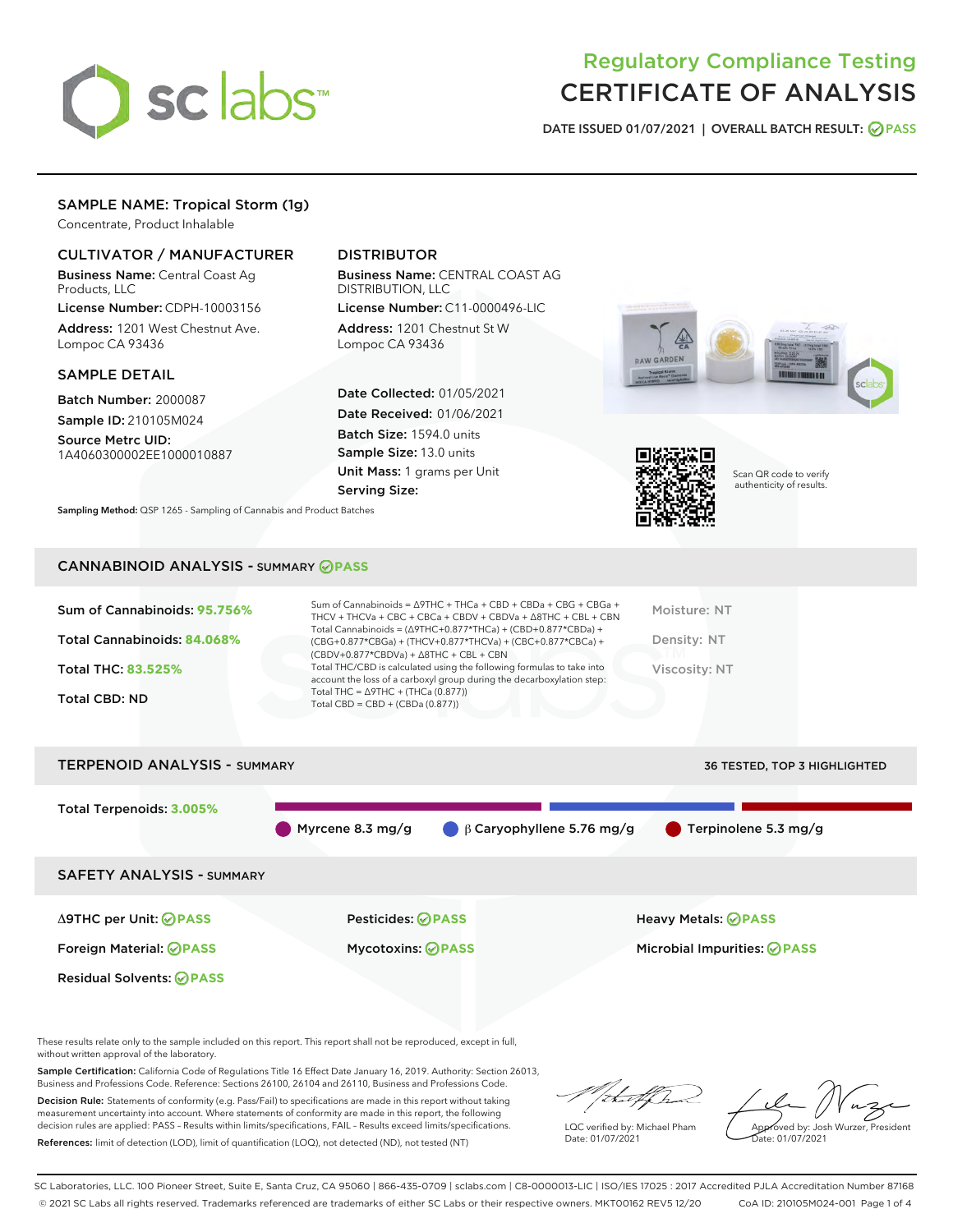# **sclabs**™

## Regulatory Compliance Testing CERTIFICATE OF ANALYSIS

TROPICAL STORM (1G) | DATE ISSUED 01/07/2021 | OVERALL BATCH RESULT: **○** PASS



## CANNABINOID TEST RESULTS - 01/06/2021 2 PASS

Tested by high-performance liquid chromatography with diode-array detection (HPLC-DAD). **Method:** QSP 1157 - Analysis of Cannabinoids by HPLC-DAD

#### TOTAL CANNABINOIDS: **84.068%** Total Cannabinoids (Total THC) + (Total CBD) +

(Total CBG) + (Total THCV) + (Total CBC) + (Total CBDV) + ∆8THC + CBL + CBN

TOTAL THC: **83.525%** Total THC (∆9THC+0.877\*THCa)

TOTAL CBD: ND

Total CBD (CBD+0.877\*CBDa)

TOTAL THCV: 0.306% Total THCV (THCV+0.877\*THCVa)

TOTAL CBG: 0.14% Total CBG (CBG+0.877\*CBGa)

TOTAL CBC: 0.097% Total CBC (CBC+0.877\*CBCa)

TOTAL CBDV: ND Total CBDV (CBDV+0.877\*CBDVa)

| <b>COMPOUND</b>  | LOD/LOQ<br>(mg/g)          | <b>MEASUREMENT</b><br><b>UNCERTAINTY</b><br>(mg/g) | <b>RESULT</b><br>(mg/g) | <b>RESULT</b><br>(% ) |
|------------------|----------------------------|----------------------------------------------------|-------------------------|-----------------------|
| <b>THCa</b>      | 0.05/0.14                  | ±24.261                                            | 944.01                  | 94.401                |
| <b>A9THC</b>     | 0.06 / 0.26                | ±0.253                                             | 7.35                    | 0.735                 |
| <b>THCVa</b>     | 0.07 / 0.20                | ±0.166                                             | 3.49                    | 0.349                 |
| <b>CBGa</b>      | 0.1/0.2                    | ±0.08                                              | 1.6                     | 0.16                  |
| <b>CBCa</b>      | 0.07/0.28                  | ±0.054                                             | 1.11                    | 0.111                 |
| $\triangle$ 8THC | 0.1/0.4                    | N/A                                                | <b>ND</b>               | <b>ND</b>             |
| <b>THCV</b>      | 0.1/0.2                    | N/A                                                | <b>ND</b>               | <b>ND</b>             |
| <b>CBD</b>       | 0.07/0.29                  | N/A                                                | <b>ND</b>               | <b>ND</b>             |
| <b>CBDa</b>      | 0.02/0.19                  | N/A                                                | <b>ND</b>               | <b>ND</b>             |
| <b>CBDV</b>      | 0.04 / 0.15                | N/A                                                | <b>ND</b>               | <b>ND</b>             |
| <b>CBDVa</b>     | 0.03/0.53                  | N/A                                                | <b>ND</b>               | <b>ND</b>             |
| <b>CBG</b>       | 0.06/0.19                  | N/A                                                | <b>ND</b>               | <b>ND</b>             |
| <b>CBL</b>       | 0.06 / 0.24                | N/A                                                | <b>ND</b>               | <b>ND</b>             |
| <b>CBN</b>       | 0.1/0.3                    | N/A                                                | <b>ND</b>               | <b>ND</b>             |
| <b>CBC</b>       | 0.2 / 0.5                  | N/A                                                | <b>ND</b>               | <b>ND</b>             |
|                  | <b>SUM OF CANNABINOIDS</b> |                                                    | 957.56 mg/g             | 95.756%               |

#### **UNIT MASS: 1 grams per Unit**

| ∆9THC per Unit                                                                            | 1100 per-package limit | $7.35$ mg/unit<br><b>PASS</b> |  |  |  |
|-------------------------------------------------------------------------------------------|------------------------|-------------------------------|--|--|--|
| <b>Total THC per Unit</b>                                                                 |                        | 835.25 mg/unit                |  |  |  |
| <b>CBD per Unit</b>                                                                       |                        | <b>ND</b>                     |  |  |  |
| <b>Total CBD per Unit</b>                                                                 |                        | <b>ND</b>                     |  |  |  |
| Sum of Cannabinoids<br>per Unit                                                           |                        | 957.56 mg/unit                |  |  |  |
| <b>Total Cannabinoids</b><br>per Unit                                                     |                        | 840.68 mg/unit                |  |  |  |
| <b>MOISTURE TEST RESULT</b><br><b>VISCOSITY TEST RESULT</b><br><b>DENSITY TEST RESULT</b> |                        |                               |  |  |  |

Not Tested

Not Tested

Not Tested

#### TERPENOID TEST RESULTS - 01/07/2021

Terpene analysis utilizing gas chromatography-flame ionization detection (GC-FID). Terpenes are the aromatic compounds that endow cannabis with their unique scent and effect. Following are the primary terpenes detected. **Method:** QSP 1192 - Analysis of Terpenoids by GC-FID

| <b>COMPOUND</b>         | LOD/LOQ<br>(mg/g) | <b>MEASUREMENT</b><br><b>UNCERTAINTY</b><br>(mg/g) | <b>RESULT</b><br>(mg/g)                         | <b>RESULT</b><br>(%) |
|-------------------------|-------------------|----------------------------------------------------|-------------------------------------------------|----------------------|
| <b>Myrcene</b>          | 0.1 / 0.2         | ±0.67                                              | 8.3                                             | 0.83                 |
| $\beta$ Caryophyllene   | 0.04 / 0.11       | ±0.273                                             | 5.76                                            | 0.576                |
| Terpinolene             | 0.04 / 0.1        | ±0.36                                              | 5.3                                             | 0.53                 |
| Limonene                | 0.04 / 0.12       | ±0.103                                             | 2.80                                            | 0.280                |
| Ocimene                 | 0.05 / 0.1        | ±0.23                                              | 1.9                                             | 0.19                 |
| $\alpha$ Humulene       | 0.03 / 0.08       | ±0.053                                             | 1.64                                            | 0.164                |
| Linalool                | 0.04 / 0.1        | ±0.05                                              | 0.9                                             | 0.09                 |
| $\beta$ Pinene          | 0.1 / 0.2         | ±0.06                                              | 0.8                                             | 0.08                 |
| Terpineol               | 0.03 / 0.1        | ±0.08                                              | 0.7                                             | 0.07                 |
| $\alpha$ Pinene         | 0.04 / 0.13       | ±0.044                                             | 0.68                                            | 0.068                |
| Valencene               | 0.02 / 0.06       | ±0.007                                             | 0.35                                            | 0.035                |
| Guaiol                  | 0.04 / 0.13       | ±0.013                                             | 0.22                                            | 0.022                |
| $\alpha$ Phellandrene   | 0.1 / 0.2         | ±0.02                                              | 0.2                                             | 0.02                 |
| 3 Carene                | 0.1 / 0.2         | ±0.02                                              | 0.2                                             | 0.02                 |
| $\alpha$ Bisabolol      | 0.1 / 0.2         | ±0.01                                              | 0.2                                             | 0.02                 |
| Nerolidol               | 0.03 / 0.09       | ±0.007                                             | 0.10                                            | 0.010                |
| $\alpha$ Terpinene      | 0.1 / 0.2         | N/A                                                | <loq< th=""><th><loq< th=""></loq<></th></loq<> | <loq< th=""></loq<>  |
| $\gamma$ Terpinene      | 0.1 / 0.2         | N/A                                                | <loq< th=""><th><loq< th=""></loq<></th></loq<> | <loq< th=""></loq<>  |
| <b>Borneol</b>          | 0.1 / 0.3         | N/A                                                | <loq< th=""><th><loq< th=""></loq<></th></loq<> | <loq< th=""></loq<>  |
| Camphene                | 0.1 / 0.2         | N/A                                                | <b>ND</b>                                       | <b>ND</b>            |
| Sabinene                | 0.1 / 0.2         | N/A                                                | <b>ND</b>                                       | <b>ND</b>            |
| Eucalyptol              | 0.1 / 0.2         | N/A                                                | <b>ND</b>                                       | <b>ND</b>            |
| Sabinene Hydrate        | 0.1 / 0.2         | N/A                                                | <b>ND</b>                                       | <b>ND</b>            |
| Fenchone                | 0.1 / 0.2         | N/A                                                | <b>ND</b>                                       | <b>ND</b>            |
| Fenchol                 | 0.1 / 0.2         | N/A                                                | ND                                              | <b>ND</b>            |
| (-)-Isopulegol          | 0.03 / 0.08       | N/A                                                | <b>ND</b>                                       | <b>ND</b>            |
| Camphor                 | 0.1 / 0.3         | N/A                                                | ND                                              | <b>ND</b>            |
| Isoborneol              | 0.1 / 0.2         | N/A                                                | ND                                              | <b>ND</b>            |
| Menthol                 | 0.04 / 0.1        | N/A                                                | <b>ND</b>                                       | <b>ND</b>            |
| Nerol                   | 0.05 / 0.1        | N/A                                                | ND                                              | <b>ND</b>            |
| R-(+)-Pulegone          | 0.04 / 0.1        | N/A                                                | ND                                              | ND                   |
| Geraniol                | 0.04 / 0.11       | N/A                                                | ND                                              | <b>ND</b>            |
| <b>Geranyl Acetate</b>  | 0.03 / 0.10       | N/A                                                | ND                                              | ND                   |
| $\alpha$ Cedrene        | 0.03 / 0.10       | N/A                                                | ND                                              | ND                   |
| Caryophyllene<br>Oxide  | 0.1 / 0.2         | N/A                                                | <b>ND</b>                                       | <b>ND</b>            |
| Cedrol                  | 0.1/0.2           | N/A                                                | ND                                              | ND                   |
| <b>TOTAL TERPENOIDS</b> |                   |                                                    | 30.05 mg/g                                      | 3.005%               |

SC Laboratories, LLC. 100 Pioneer Street, Suite E, Santa Cruz, CA 95060 | 866-435-0709 | sclabs.com | C8-0000013-LIC | ISO/IES 17025 : 2017 Accredited PJLA Accreditation Number 87168 © 2021 SC Labs all rights reserved. Trademarks referenced are trademarks of either SC Labs or their respective owners. MKT00162 REV5 12/20 CoA ID: 210105M024-001 Page 2 of 4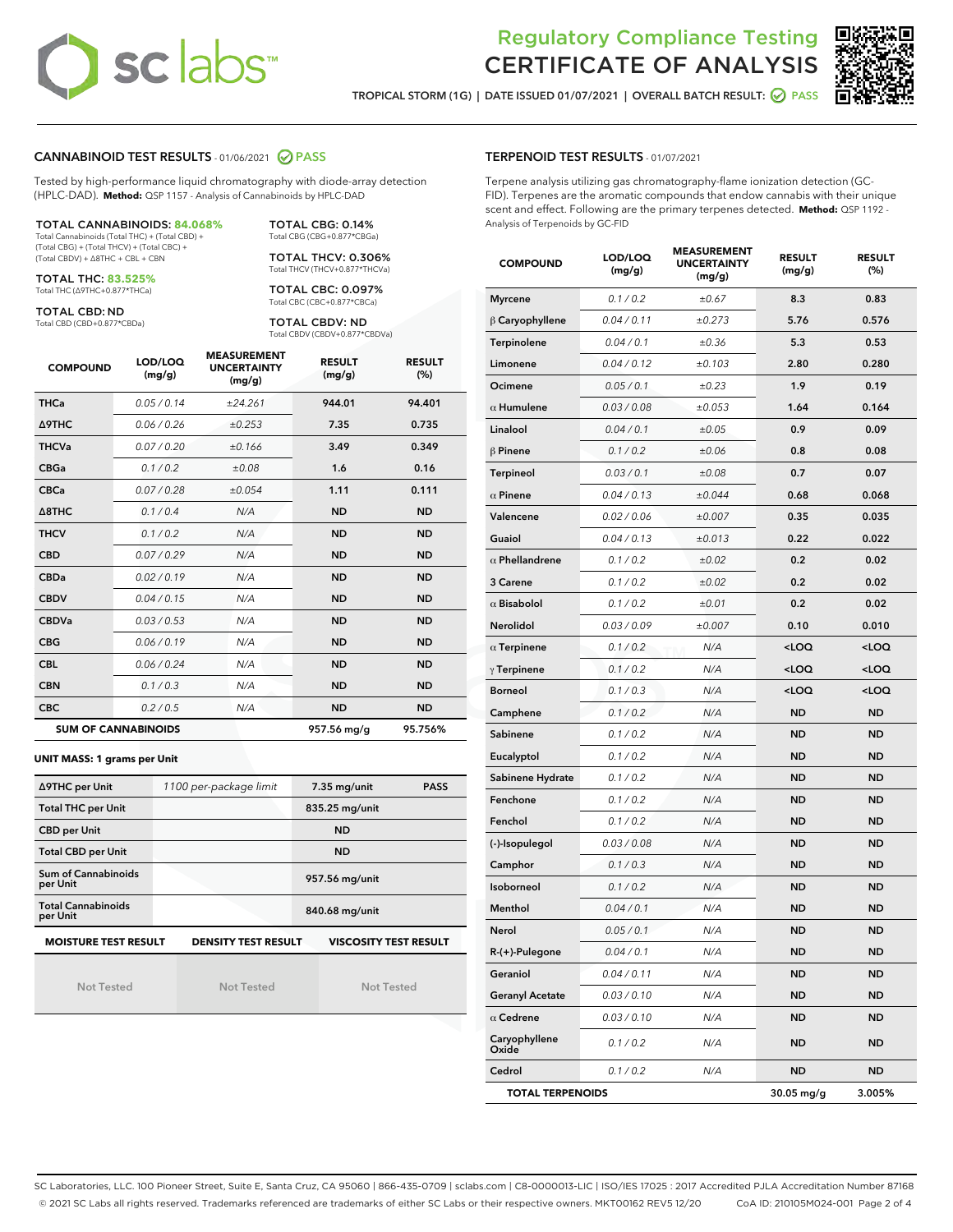# **sc** labs™

## Regulatory Compliance Testing CERTIFICATE OF ANALYSIS



TROPICAL STORM (1G) | DATE ISSUED 01/07/2021 | OVERALL BATCH RESULT: @ PASS

## CATEGORY 1 PESTICIDE TEST RESULTS - 01/07/2021 @ PASS

Pesticide and plant growth regulator analysis utilizing high-performance liquid chromatography-mass spectrometry (HPLC-MS) or gas chromatography-mass spectrometry (GC-MS). \*GC-MS utilized where indicated. **Method:** QSP 1212 - Analysis of Pesticides and Mycotoxins by LC-MS or QSP 1213 - Analysis of Pesticides by GC-MS

| <b>COMPOUND</b>             | LOD/LOQ<br>$(\mu g/g)$ | <b>ACTION</b><br>LIMIT<br>$(\mu q/q)$ | <b>MEASUREMENT</b><br><b>UNCERTAINTY</b><br>$(\mu g/g)$ | <b>RESULT</b><br>$(\mu g/g)$ | <b>RESULT</b> |
|-----------------------------|------------------------|---------------------------------------|---------------------------------------------------------|------------------------------|---------------|
| Aldicarb                    | 0.03/0.09              | $\ge$ LOD                             | N/A                                                     | <b>ND</b>                    | <b>PASS</b>   |
| Carbofuran                  | 0.01 / 0.04            | $>$ LOD                               | N/A                                                     | <b>ND</b>                    | <b>PASS</b>   |
| Chlordane*                  | 0.03 / 0.08            | ≥ LOD                                 | N/A                                                     | <b>ND</b>                    | <b>PASS</b>   |
| Chlorfenapyr*               | 0.03/0.10              | $\ge$ LOD                             | N/A                                                     | <b>ND</b>                    | <b>PASS</b>   |
| Chlorpyrifos                | 0.02 / 0.06            | $\geq$ LOD                            | N/A                                                     | <b>ND</b>                    | <b>PASS</b>   |
| Coumaphos                   | 0.02 / 0.06            | $\geq$ LOD                            | N/A                                                     | <b>ND</b>                    | <b>PASS</b>   |
| Daminozide                  | 0.03/0.10              | $\ge$ LOD                             | N/A                                                     | <b>ND</b>                    | <b>PASS</b>   |
| <b>DDVP</b><br>(Dichlorvos) | 0.02 / 0.07            | $\geq$ LOD                            | N/A                                                     | <b>ND</b>                    | <b>PASS</b>   |
| Dimethoate                  | 0.02 / 0.07            | $\geq$ LOD                            | N/A                                                     | <b>ND</b>                    | <b>PASS</b>   |
| Ethoprop(hos)               | 0.03 / 0.08            | ≥ LOD                                 | N/A                                                     | <b>ND</b>                    | <b>PASS</b>   |
| Etofenprox                  | 0.02 / 0.05            | $\geq$ LOD                            | N/A                                                     | <b>ND</b>                    | <b>PASS</b>   |
| Fenoxycarb                  | 0.02 / 0.06            | $\geq$ LOD                            | N/A                                                     | <b>ND</b>                    | <b>PASS</b>   |
| Fipronil                    | 0.02 / 0.06            | $\geq$ LOD                            | N/A                                                     | <b>ND</b>                    | <b>PASS</b>   |
| Imazalil                    | 0.02 / 0.06            | $\geq$ LOD                            | N/A                                                     | <b>ND</b>                    | <b>PASS</b>   |
| Methiocarb                  | 0.02 / 0.06            | ≥ LOD                                 | N/A                                                     | <b>ND</b>                    | <b>PASS</b>   |
| Methyl<br>parathion         | 0.03/0.10              | $\ge$ LOD                             | N/A                                                     | <b>ND</b>                    | <b>PASS</b>   |
| <b>Mevinphos</b>            | 0.03/0.09              | $\geq$ LOD                            | N/A                                                     | <b>ND</b>                    | <b>PASS</b>   |
| Paclobutrazol               | 0.02 / 0.05            | $\geq$ LOD                            | N/A                                                     | <b>ND</b>                    | <b>PASS</b>   |
| Propoxur                    | 0.02 / 0.06            | ≥ LOD                                 | N/A                                                     | <b>ND</b>                    | <b>PASS</b>   |
| Spiroxamine                 | 0.02 / 0.05            | $\geq$ LOD                            | N/A                                                     | <b>ND</b>                    | <b>PASS</b>   |
| Thiacloprid                 | 0.03 / 0.07            | $\geq$ LOD                            | N/A                                                     | <b>ND</b>                    | <b>PASS</b>   |
|                             |                        |                                       |                                                         |                              |               |

## CATEGORY 2 PESTICIDE TEST RESULTS - 01/07/2021 @ PASS

| <b>COMPOUND</b>   | LOD/LOQ<br>$(\mu g/g)$ | <b>ACTION</b><br>LIMIT<br>$(\mu g/g)$ | <b>MEASUREMENT</b><br><b>UNCERTAINTY</b><br>$(\mu g/g)$ | <b>RESULT</b><br>$(\mu g/g)$ | <b>RESULT</b> |
|-------------------|------------------------|---------------------------------------|---------------------------------------------------------|------------------------------|---------------|
| Abamectin         | 0.03/0.10              | 0.1                                   | N/A                                                     | <b>ND</b>                    | <b>PASS</b>   |
| Acephate          | 0.01/0.04              | 0.1                                   | N/A                                                     | <b>ND</b>                    | <b>PASS</b>   |
| Acequinocyl       | 0.02/0.05              | 0.1                                   | N/A                                                     | <b>ND</b>                    | <b>PASS</b>   |
| Acetamiprid       | 0.02/0.05              | 0.1                                   | N/A                                                     | <b>ND</b>                    | <b>PASS</b>   |
| Azoxystrobin      | 0.01/0.04              | 0.1                                   | N/A                                                     | <b>ND</b>                    | <b>PASS</b>   |
| <b>Bifenazate</b> | 0.01/0.02              | 0.1                                   | N/A                                                     | <b>ND</b>                    | <b>PASS</b>   |
| <b>Bifenthrin</b> | 0.01/0.02              | 3                                     | N/A                                                     | <b>ND</b>                    | <b>PASS</b>   |
| <b>Boscalid</b>   | 0.02/0.06              | 0.1                                   | N/A                                                     | <b>ND</b>                    | <b>PASS</b>   |
|                   |                        |                                       |                                                         |                              |               |

| <b>CATEGORY 2 PESTICIDE TEST RESULTS</b> - 01/07/2021 continued |
|-----------------------------------------------------------------|
|                                                                 |

| <b>COMPOUND</b>               | LOD/LOQ<br>$(\mu g/g)$ | <b>ACTION</b><br>LIMIT<br>$(\mu g/g)$ | <b>MEASUREMENT</b><br><b>UNCERTAINTY</b><br>$(\mu g/g)$ | <b>RESULT</b><br>(µg/g) | <b>RESULT</b> |
|-------------------------------|------------------------|---------------------------------------|---------------------------------------------------------|-------------------------|---------------|
| Captan                        | 0.2 / 0.5              | 0.7                                   | N/A                                                     | ND                      | <b>PASS</b>   |
| Carbaryl                      | 0.01 / 0.02            | 0.5                                   | N/A                                                     | ND                      | <b>PASS</b>   |
| Chlorantranilip-<br>role      | 0.01 / 0.03            | 10                                    | N/A                                                     | ND                      | <b>PASS</b>   |
| Clofentezine                  | 0.02 / 0.06            | 0.1                                   | N/A                                                     | ND                      | <b>PASS</b>   |
| Cyfluthrin                    | 0.1 / 0.4              | 2                                     | N/A                                                     | ND                      | <b>PASS</b>   |
| Cypermethrin                  | 0.1 / 0.3              | 1                                     | N/A                                                     | ND                      | PASS          |
| <b>Diazinon</b>               | 0.01 / 0.04            | 0.1                                   | N/A                                                     | ND                      | <b>PASS</b>   |
| Dimethomorph                  | 0.01 / 0.03            | 2                                     | N/A                                                     | ND                      | <b>PASS</b>   |
| Etoxazole                     | 0.010 / 0.028          | 0.1                                   | N/A                                                     | <b>ND</b>               | PASS          |
| Fenhexamid                    | 0.02 / 0.1             | 0.1                                   | N/A                                                     | ND                      | <b>PASS</b>   |
| Fenpyroximate                 | 0.03 / 0.08            | 0.1                                   | N/A                                                     | ND                      | <b>PASS</b>   |
| Flonicamid                    | 0.01 / 0.04            | 0.1                                   | N/A                                                     | ND                      | PASS          |
| Fludioxonil                   | 0.03 / 0.08            | 0.1                                   | N/A                                                     | ND                      | <b>PASS</b>   |
| Hexythiazox                   | 0.01 / 0.04            | 0.1                                   | N/A                                                     | ND                      | <b>PASS</b>   |
| Imidacloprid                  | 0.01/0.04              | 5                                     | N/A                                                     | <b>ND</b>               | <b>PASS</b>   |
| Kresoxim-methyl               | 0.02 / 0.07            | 0.1                                   | N/A                                                     | ND                      | <b>PASS</b>   |
| <b>Malathion</b>              | 0.02 / 0.05            | 0.5                                   | N/A                                                     | ND                      | <b>PASS</b>   |
| Metalaxyl                     | 0.02 / 0.06            | 2                                     | N/A                                                     | ND                      | PASS          |
| Methomyl                      | 0.03 / 0.1             | 1                                     | N/A                                                     | ND                      | <b>PASS</b>   |
| Myclobutanil                  | 0.03 / 0.1             | 0.1                                   | N/A                                                     | ND                      | <b>PASS</b>   |
| Naled                         | 0.03/0.1               | 0.1                                   | N/A                                                     | <b>ND</b>               | PASS          |
| Oxamyl                        | 0.02 / 0.06            | 0.5                                   | N/A                                                     | ND                      | <b>PASS</b>   |
| Pentachloronitro-<br>benzene* | 0.03 / 0.09            | 0.1                                   | N/A                                                     | ND                      | <b>PASS</b>   |
| Permethrin                    | 0.03 / 0.09            | 0.5                                   | N/A                                                     | ND                      | <b>PASS</b>   |
| Phosmet                       | 0.03/0.10              | 0.1                                   | N/A                                                     | ND                      | <b>PASS</b>   |
| Piperonylbu-<br>toxide        | 0.003 / 0.009          | 3                                     | N/A                                                     | ND                      | <b>PASS</b>   |
| Prallethrin                   | 0.03 / 0.08            | 0.1                                   | N/A                                                     | ND                      | PASS          |
| Propiconazole                 | 0.01 / 0.03            | 0.1                                   | N/A                                                     | ND                      | <b>PASS</b>   |
| Pyrethrins                    | 0.03 / 0.08            | 0.5                                   | N/A                                                     | ND                      | PASS          |
| Pyridaben                     | 0.006 / 0.019          | 0.1                                   | N/A                                                     | ND                      | <b>PASS</b>   |
| Spinetoram                    | 0.02 / 0.07            | 0.1                                   | N/A                                                     | ND                      | <b>PASS</b>   |
| Spinosad                      | 0.02 / 0.06            | 0.1                                   | N/A                                                     | ND                      | PASS          |
| Spiromesifen                  | 0.02 / 0.05            | 0.1                                   | N/A                                                     | ND                      | <b>PASS</b>   |
| Spirotetramat                 | 0.01 / 0.02            | 0.1                                   | N/A                                                     | ND                      | PASS          |
| Tebuconazole                  | 0.02 / 0.07            | 0.1                                   | N/A                                                     | ND                      | PASS          |
| Thiamethoxam                  | 0.03 / 0.08            | 5                                     | N/A                                                     | ND                      | PASS          |
| Trifloxystrobin               | 0.01 / 0.03            | 0.1                                   | N/A                                                     | ND                      | <b>PASS</b>   |

SC Laboratories, LLC. 100 Pioneer Street, Suite E, Santa Cruz, CA 95060 | 866-435-0709 | sclabs.com | C8-0000013-LIC | ISO/IES 17025 : 2017 Accredited PJLA Accreditation Number 87168 © 2021 SC Labs all rights reserved. Trademarks referenced are trademarks of either SC Labs or their respective owners. MKT00162 REV5 12/20 CoA ID: 210105M024-001 Page 3 of 4